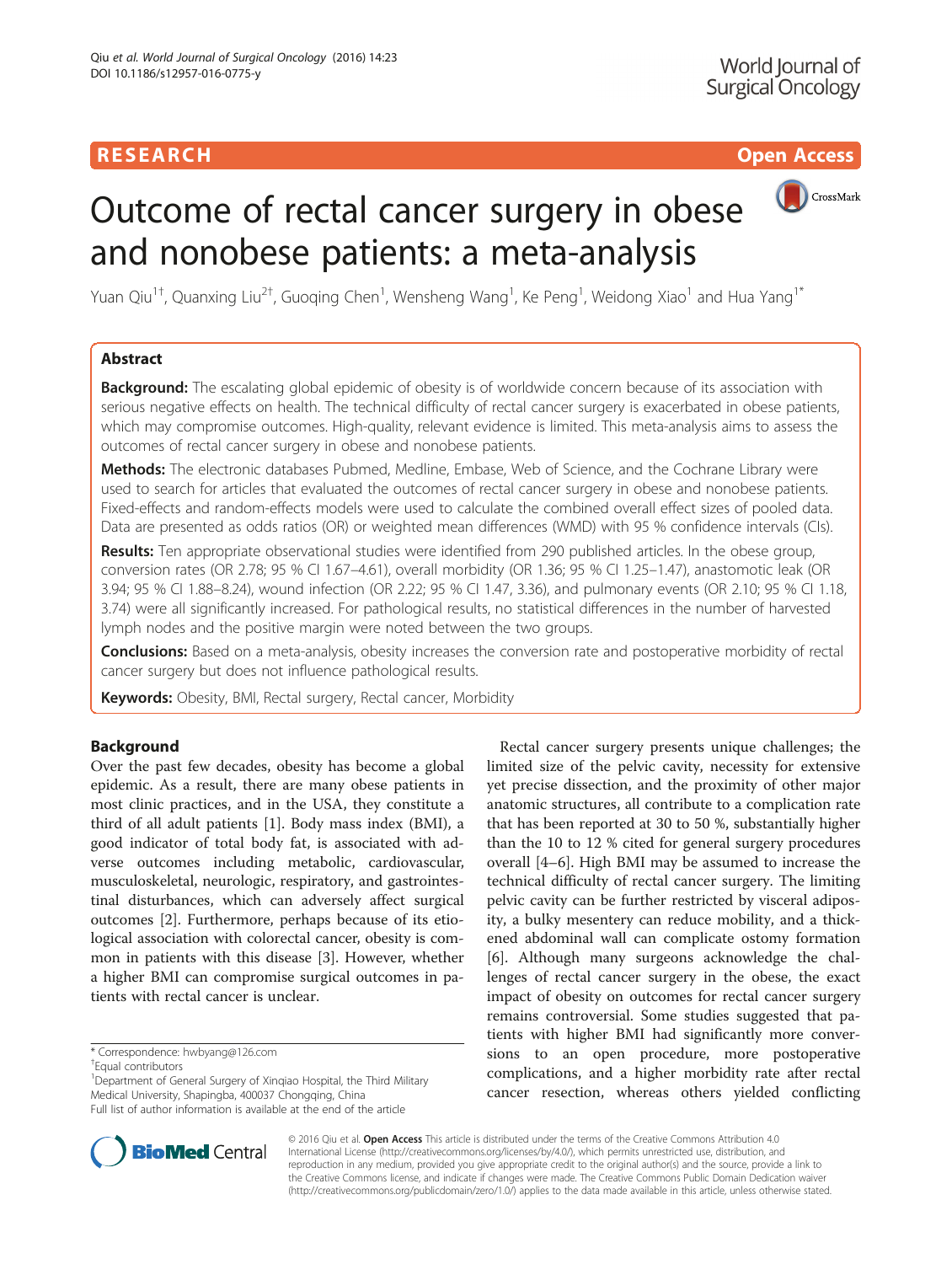results [[7, 8\]](#page-5-0). In addition, whether higher BMI would have an adverse impact on pathological results is still debated. In this study, we conducted a comprehensive meta-analysis of published studies to derive a summary estimate of the associations between obesity and outcomes for rectal cancer surgery.

## Methods

## Study selection

This meta-analysis was conducted and reported according to the MOOSE guidelines [\[9](#page-6-0)]. Our search strategy was performed in the databases of PubMed/Medline, Embase, Web of Science, and the Cochrane Library until December 2014 to identify the eligible observational studies that evaluated the outcomes of rectal cancer surgery in obese and nonobese patients. Search items included "obesity" or "obese" or "body mass index (BMI)" and "rectal cancer" or "rectal carcinoma" or "laparoscopy" or "resection" or "rectal surgery." Only studies that were conducted on humans and published in the English language were considered for inclusion. We then searched the reference lists of all relevant articles retrieved from the computerized database search to find other potentially relevant articles. When the same patient population was included in several publications, only the results from the most recent or most complete study were used in the present meta-analysis.

## Data extraction

Two of this study's authors (Y. Qiu and Q.X. Liu) independently extracted the data from all eligible studies. If these two authors could not reach a consensus, disagreements were discussed and resolved by a third author (G.Q. Chen). The following variables were recorded: last name of the first author, publication year, country in which the study was performed, participant characteristics, sample size, study design, inclusion and exclusion criteria, and outcomes. Considering the observational study design of the included studies, the Newcastle-Ottawa Scale (NOS) was obtained to assess the methodological quality of the included studies. It assessed the patient selection, comparability of the study groups, and the outcomes. A maximum of 9 was scored for a study and the study with over 6 would be regarded as relative high-quality [[10\]](#page-6-0).

## Criteria for inclusion and exclusion

The following inclusion criteria were used for the present meta-analysis: (1) outcomes of rectal cancer surgery in obese and nonobese patients were compared; (2) BMI was used to determine obesity; and (3) at least one of the perioperative outcomes or pathological results (see below) and the standard deviation for the mean for continuous outcomes of interest were reported or could be calculated. Case reports, letters, editorials, comments, reviews, and abstracts with insufficient details to meet the inclusion criteria were excluded. Differences in classifications of obesity might affect homogeneity. All of the studies used BMI as a measure of obesity and nonobese. According to the recommendation of the WHO, the categorical definition of obesity used here was a BMI of ≥30 kg/m<sup>2</sup>, and BMI <30 kg/m<sup>2</sup> was considered nonobesity [\[11](#page-6-0)].

## Clinical outcomes of surgery for rectal cancer

- ♦ Operative outcome: conversion rate.
- ♦ Postoperative outcomes: overall morbidity, ileus, wound infection, pulmonary events, deep venous thrombosis, anastomotic leak, intra-abdominal abscess, intra-abdominal hematoma, fistula, reoperation, postoperative mortality, cardiac complications, renal failure, sexual dysfunction, and bladder dysfunction.
- ♦ Pathological results: the positive margin and the number of harvested nodes.

#### Statistical analysis

We analyzed dichotomous variables using an estimation of the odds ratios (OR) with a 95 % confidence interval (95 % CI) and continuous variables using a weighted mean difference (WMD) with a 95 % CI. The pooled effect was calculated using a fixed-effects or randomeffects model. Statistical heterogeneity was evaluated through the use of  $\chi^2$  and  $I^2$  statistics. We considered heterogeneity to be present if the  $I^2$  statistic was >50 %.  $P < 0.05$  was considered to be significant.

## Results

#### Search results and study characteristics

A total of 290 articles were initially identified. The titles and abstracts were reviewed to exclude the irrelevant studies. We identified 45 potentially eligible articles that evaluated the impact of obesity on the outcomes of rectal cancer surgery. Finally, 10 studies complied with all inclusion criteria [\[4](#page-5-0), [7](#page-5-0), [8](#page-5-0), [12](#page-6-0)–[18\]](#page-6-0). Figure [1](#page-2-0) provides a flow diagram of the search.

The characteristics of the included studies are shown in Table [1](#page-2-0). A total of 14,489 patients (obese 3660, nonobese 10,829) from 10 studies were included. The sample size of each study varied from 26 to 11,995 patients. Of the included studies, six studies were conducted in the USA [\[4](#page-5-0), [8,](#page-5-0) [13, 15](#page-6-0), [16](#page-6-0), [18\]](#page-6-0), two in France [[7,](#page-5-0) [14](#page-6-0)], one in Turkey [[17\]](#page-6-0), and one in Australia [\[12\]](#page-6-0). All of the studies used BMI as a measure of obesity and nonobesity; however, the cutoff points used to categorize BMI varied among the studies. Four studies split BMI into at least three tiers: (1) normal weight, BMI 18.5–24.9 or 20–24.9 or <25; (2) overweight, BMI 25–29.9; and (3) obese,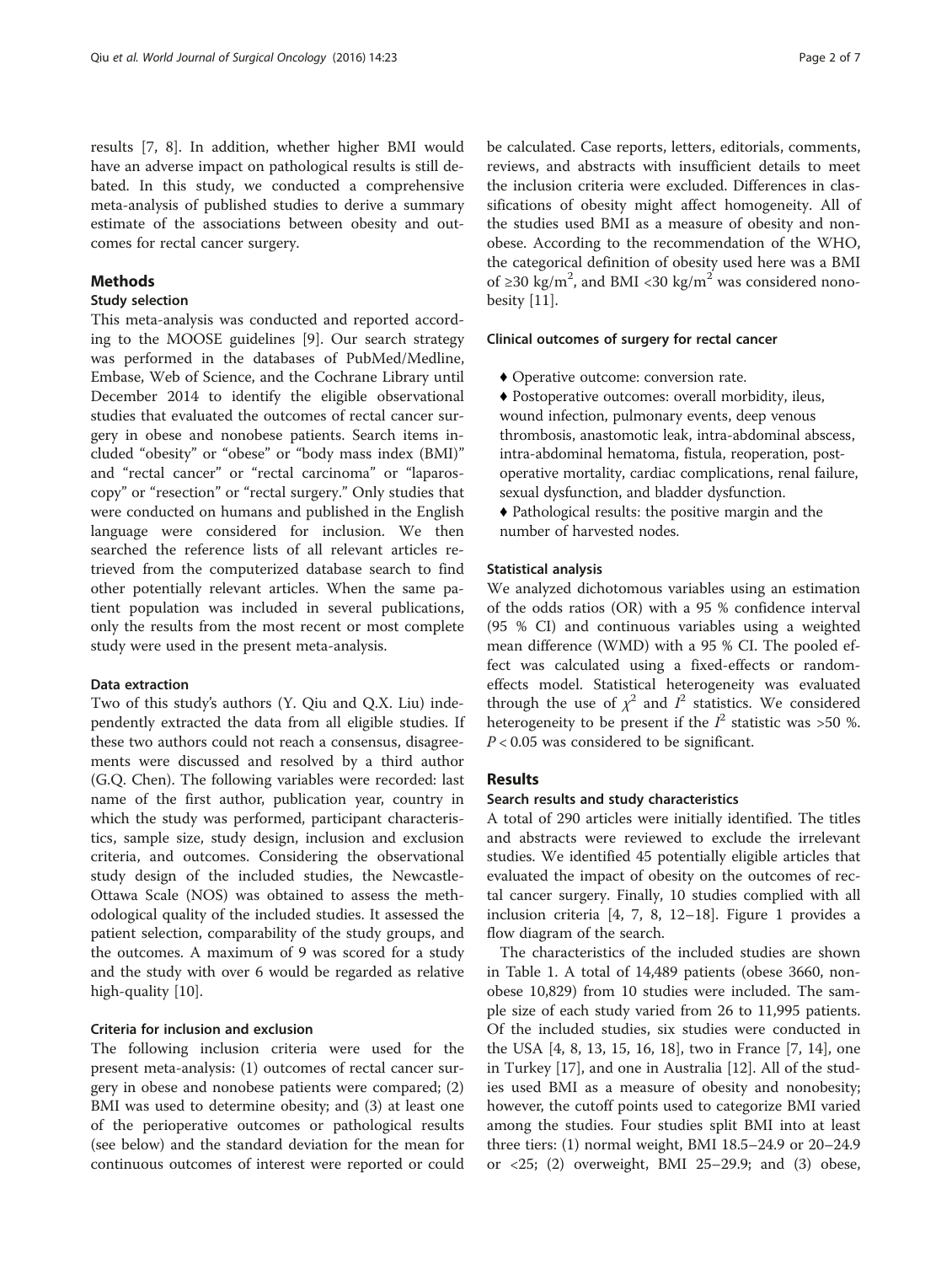<span id="page-2-0"></span>

BMI  $\geq$  30 [[8,](#page-5-0) [13](#page-6-0), [14, 17\]](#page-6-0). The remaining studies assessed BMI as obesity (BMI  $\geq$  30) versus nonobesity (BMI < 30). In these studies, patients in the two groups were matched for age, gender, American Society of Anesthesiologists (ASA) score, diagnosis, and surgical procedure performed. Moreover, according to the NOS, all the included studies belonged to a high-quality class (NOS score  $\geq 6$ ).

#### Meta-analysis of the conversion rates

With respect to operative outcome, four studies reported the conversion rate. The conversion rate was significantly

higher in obese patients than in nonobese patients  $(P < 0.001;$  Fig. [2\)](#page-3-0).

## Meta-analysis of the postoperative outcomes

The main results of the meta-analysis are outlined in Table [2.](#page-4-0) Our estimated pooled OR clearly shows that obesity increased the risk of postoperative morbidity  $(P < 0.001$ ; Fig. [2\)](#page-3-0). Anastomotic leak is a major concern in obese patients because they may experience more intraoperative technical difficulties and comorbidities. The anastomotic leak rate was significantly higher in obese patients than in nonobese patients  $(P < 0.001$ ; Fig. [2](#page-3-0)). In addition, wound

Table 1 Characteristics of the 10 selected studies included in the meta-analysis

| Study                     | Year | Country    | Study size | Group (OB/NOB) | <b>NOS</b> | Matching   |
|---------------------------|------|------------|------------|----------------|------------|------------|
| Bokey et al. [12]         | 2014 | Australia  | 255        | 95/160         | 8          | 1, 2, 4, 5 |
| Smith et al. [13]         | 2014 | <b>USA</b> | 11,995     | 3050/8945      | 6          | 4, 5       |
| Denost et al. [14]        | 2013 | France     | 490        | 47/443         | 7          | 1, 3, 4, 5 |
| Aytac et al. [15]         | 2013 | <b>USA</b> | 471        | 157/314        | 9          | $1 - 5$    |
| Clark et al. [16]         | 2013 | <b>USA</b> | 96         | 39/57          | 6          | 2, 4       |
| Oyasiji et al. [8]        | 2012 | <b>USA</b> | 26         | 7/19           | 7          | 1, 3, 4,   |
| Karahasanoglu et al. [17] | 2011 | Turkey     | 100        | 14/86          | 7          | 1, 2, 4, 5 |
| Ballian et al. [4]        | 2010 | <b>USA</b> | 254        | 68/186         | 9          | $1 - 5$    |
| Chern et al. [18]         | 2010 | <b>USA</b> | 592        | 159/433        | 8          | 1, 2, 4, 5 |
| Bege et al. [7]           | 2009 | France     | 210        | 24/186         | 6          | 1, 2, 4, 5 |

NOS Newcastle-Ottawa scale, OB obese, NOB nonobese

1 = age; 2 = gender; 3 = American Society of Anesthesiologists score; 4 = diagnosis; 5 = surgical procedures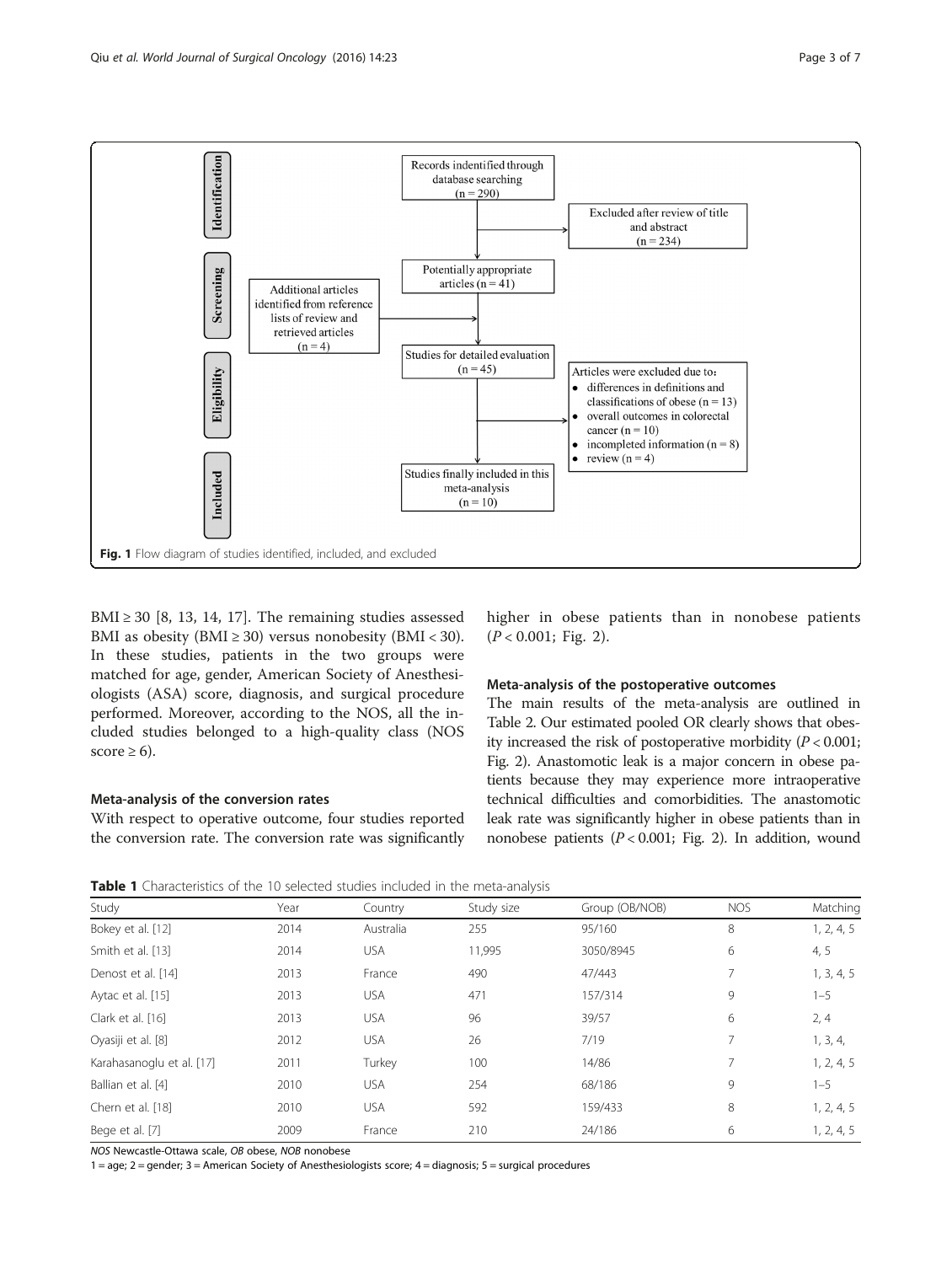<span id="page-3-0"></span>

infection ( $P < 0.001$ ; Fig. 2) and pulmonary events ( $P =$ 0.012) were significantly higher in the obese group.

However, there was no significant difference between the obese and nonobese groups for intra-abdominal abscess, deep venous thrombosis, intra-abdominal hematoma, fistula, reoperation, cardiac complication, renal failure, sexual dysfunction, and bladder dysfunction. Moreover, our estimated pooled OR shows that there was no significant difference between the two groups for postoperative mortality  $(P > 0.05)$ .

## Meta-analysis of pathological results

No statistical difference was found between the two groups in terms of the number of harvested lymph nodes ( $P > 0.05$ ). Pooled analysis for a positive margin showed a prevalence of 19 of 472 (4.0 %) in the obese group vs. 61 of 1079 (5.7 %) in the nonobese group, without reaching statistical significance  $(P > 0.05)$ .

## **Discussion**

As the prevalence of being overweight and obesity has grown in Western countries, its potential effects on outcomes after abdominal surgery have received increasing attention. In obese patients, rectal resection for malignancy is clearly technically more difficult [[19\]](#page-6-0). Most of

the studies included in this analysis showed a significantly higher rate of conversion to laparotomy in an obese group (28.3 %) than in a nonobese group (13.6 %). These difficulties are primarily explained by problems of exposure (layering of intestinal loops, volume of mesorectum) and dissection difficulties due to the thickness of fat tissue, particularly in cases of visceral obesity. Moreover, the bulky mesentery is vulnerable to laceration and bleeding; therefore, using nontraumatic forceps to manipulate the bowel mesentery is both important and necessary [[17\]](#page-6-0). Laceration due to traction of the mesentery may result in unacceptable bleeding, which makes the operation field chaotic. Unclear anatomy, intraoperative hemorrhage, intra-abdominal adhesions, and bowel perforation were reported to be the common causes for conversion in obese patients [\[20](#page-6-0)]. Moreover, other authors have found that male gender, BMI, and location of the rectal cancer were independent risk factors for conversion [\[21](#page-6-0)].

The results from our overall meta-analysis pointed to an association of obesity with increased morbidity in patients undergoing rectal cancer surgery. This observation is congruent with earlier studies that have associated obesity with greater technical difficulty and increased surgical morbidity in laparoscopic colorectal cancer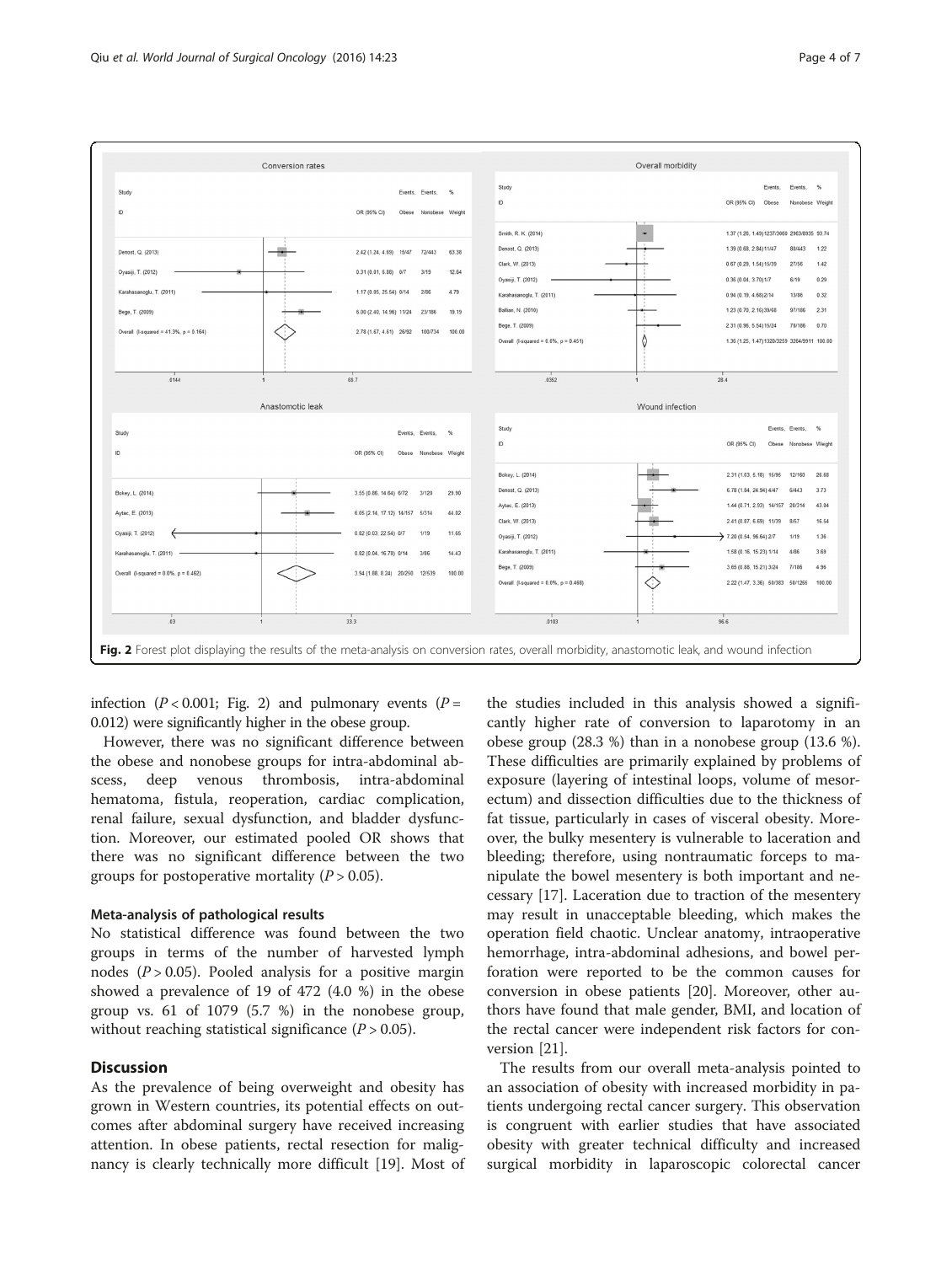<span id="page-4-0"></span>Table 2 Meta-analysis of the impact of obesity on outcomes after rectal cancer surgery

| Outcome of interest       | No. of studies          | Events             |                    | OR/WMD | 95 % CI       | $P$ value | $J^2(96)$      |
|---------------------------|-------------------------|--------------------|--------------------|--------|---------------|-----------|----------------|
|                           |                         | Obese (%)          | Nonobese (%)       |        |               |           |                |
| Operative outcomes        |                         |                    |                    |        |               |           |                |
| Conversion rates          | 4[6, 7, 13, 16]         | 26/92 (28.3 %)     | 100/734 (13.6 %)   | 2.78   | 1.67, 4.61    | < 0.001   | 41.3           |
| Postoperative outcomes    |                         |                    |                    |        |               |           |                |
| Overall morbidity         | 7 [6, 7, 12, 13, 15-17] | 1320/3259 (40.5 %) | 3264/9911 (32.9 %) | 1.36   | 1.25, 1.47    | < 0.001   | $\mathbf 0$    |
| Mortality                 | 8 [6, 7, 11-14, 16, 17] | 34/3472 (1.0 %)    | 109/10,329 (1.0 %) | 0.95   | 0.65, 1.39    | 0.780     | $\overline{0}$ |
| <b>Ileus</b>              | 4[6, 7, 13, 14]         | 28/306 (9.2 %)     | 47/936 (5.0 %)     | 1.33   | 0.81, 2.20    | 0.260     | 49.2           |
| Wound infection           | 7 [6, 7, 11, 13-16]     | 50/383 (13.1 %)    | 58/1265 (4.6 %)    | 2.22   | 1.47, 3.36    | < 0.001   | 0              |
| Pulmonary events          | 5 [6, 7, 11, 14, 16]    | 23/297 (7.7 %)     | 28/765 (3.7 %)     | 2.10   | 1.18, 3.74    | 0.012     | 12.1           |
| Deep venous thrombosis    | 2[11, 14]               | 7/252 (2.8 %)      | 14/474 (3.0 %)     | 0.97   | 0.38, 2.43    | 0.941     | $\mathbf 0$    |
| Anastomotic leak          | 4 [7, 11, 14, 16]       | 20/250 (8.0 %)     | 12/539 (2.2 %)     | 3.94   | 1.88, 8.24    | < 0.001   | $\circ$        |
| Intraabdominal abscess    | 5 [7, 11, 13, 14, 16]   | 19/320 (5.9 %)     | 77/1022 (7.5 %)    | 1.10   | 0.65, 1.89    | 0.715     | 45.1           |
| Intraabdominal haematoma  | 2[11, 13]               | 5/142 (3.5 %)      | 18/603 (3.0 %)     | 0.65   | 0.24, 1.73    | 0.387     | 84             |
| Fistula                   | 3[6, 11, 14]            | 5/276 (1.8 %)      | 27/660 (4.1 %)     | 1.15   | 0.40, 3.28    | 0.797     | $\mathbf{0}$   |
| Reoperation               | 4[6, 7, 11, 14]         | 14/283 (5.0 %)     | 46/679 (6.8 %)     | 0.79   | 0.43, 1.47    | 0.466     | $\mathbf 0$    |
| Cardiac complication      | 2[11, 14]               | 19/252 (7.5 %)     | 29/474 (6.1 %)     | 1.17   | 0.63, 2.17    | 0.612     | $\mathbf{0}$   |
| Renal failure             | 3 [7, 11, 14]           | 2/259 (0.8 %)      | 2/493 (0.4 %)      | 2.11   | 0.40, 11.03   | 0.378     | $\mathbf{0}$   |
| Sexual dysfunction        | 2[14, 16]               | $1/171(0.6\%)$     | 5/400 (1.3 %)      | 0.70   | 0.12, 4.25    | 0.699     | 0              |
| Bladder dysfunction       | 2 [14, 16]              | $0/171(0.0\%)$     | 2/400 (0.5 %)      | 1.05   | 0.11, 10.27   | 0.965     | $\mathbf{0}$   |
| Pathological results      |                         |                    |                    |        |               |           |                |
| Positive margin           | 5 [7, 11, 14, 17, 18]   | 19/472 (4.0 %)     | 61/1079 (5.7 %)    | 0.71   | 0.42, 1.20    | 0.197     | $\mathbf{0}$   |
| Number of harvested nodes | 5 [6, 11, 15, 17, 18]   |                    |                    | 0.07   | $-0.69, 0.83$ | 0.852     | 0              |

OR odds ratio, WMD weighted mean difference, CI confidence interval

resection [[22](#page-6-0)]. In our study, obese group was proved to be a risk factor for wound infection. Wick et al. [[23](#page-6-0)] also found that for patients undergoing colectomy, obesity increases the risk of developing a postoperative surgical site infection (SSI) by 60 %, with a cost in excess of \$17,000. In fact, SSI can be difficult to prevent in an obese patient. This increased risk has been attributed to decreased oxygen tension in adipose tissue, tissue trauma, immune impairment, greater wound area, deficiencies in collagen synthesis, and prolonged surgery [[24\]](#page-6-0). In addition, adiposity can affect the tissue concentrations of preoperative antibiotics [[25\]](#page-6-0). Reducing infections by increasing antibiotic dosing and broadening the antibiotic spectrum during surgery may be possible.

Another important finding of the present analysis was that rate of anastomotic leak was significantly higher in the obese group (8.0 vs. 2.2 %,  $P < 0.001$ ). Anastomotic leak is still the most dreaded surgical complication in colorectal surgery. This complication often results in reoperation and the need for a temporal or definitive stoma and consequently has a significant impact on the patient's quality of life [[26\]](#page-6-0). A retrospective analysis of 272 patients undergoing resection for rectal cancer found that a low-level anastomosis ( $\leq$ 5 cm below the

anal verge) was an independent factor for the development of anastomotic leakage. In a second analysis of low anastomoses, obesity was the strongest risk factor for leakage; obese patients with a low anastomosis were more than twice as likely to experience a leak than were nonobese patients with a low anastomosis [[27](#page-6-0)]. This finding may be explained by the fact that adiposity can affect the access of linear staplers to the distal rectum in a narrow pelvis, insertion of the stapler, or cephalad traction on the rectum [[19](#page-6-0), [28](#page-6-0)]. However, some multicenter studies have shown that surgeon-related variables could be risk factors for leakage [[27](#page-6-0), [29, 30\]](#page-6-0). Given these problems, surgeons must consider several factors that make anastomosis safe: bowel preparation, pelvic hemostasis, anastomotic tension, complete doughnuts, and intraoperative testing of the anastomosis.

Interestingly, we found that obese patients had higher incidence of pulmonary events when compared with nonobese patients. Under general anesthesia, body mass is an important determinant of vital capacity (VC), oxygenation, and respiratory mechanics, mainly affecting functional residual capacity (FRC) [\[31](#page-6-0)]. After a variety of surgical procedures, obese patients were found to have greater declines in VC and were more likely to have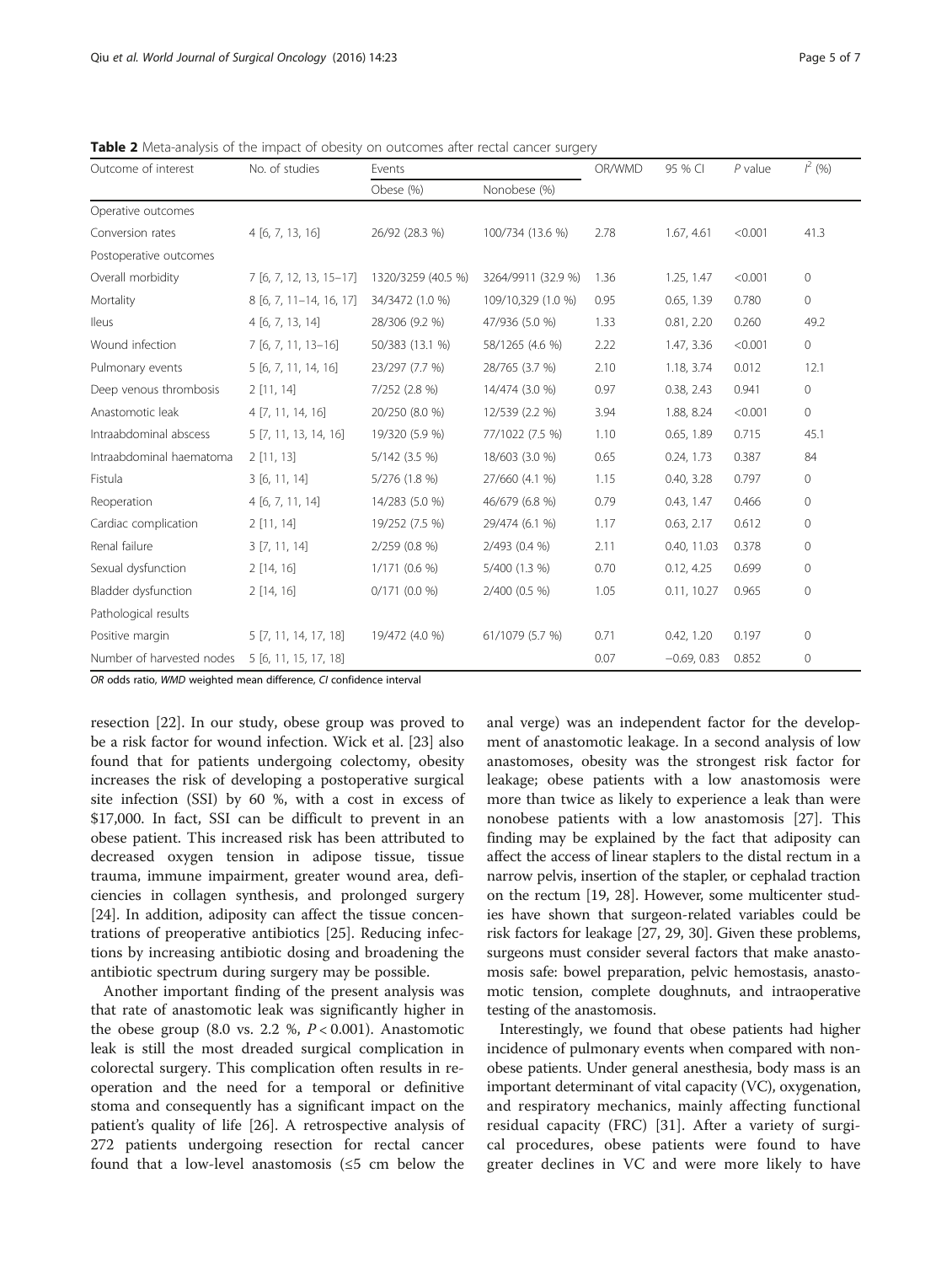<span id="page-5-0"></span>clinically significant pneumonia, atelectasis, and hypoxemia [\[24](#page-6-0), [32](#page-6-0)]. Hence, the incidence of pulmonary complications was understandably more common in obese patients.

Obesity has been identified as an independent risk factor for postoperative ileus in some studies [[33, 34\]](#page-6-0). A recent meta-analysis showed that obese patients had a significant higher rate of ileus after laparoscopic colectomy [[22](#page-6-0)]. One might have expected to see an increase in the rate of ileus in the obese group in our study. However, results of this study showed that the incidence of the postoperative ileus did not differ significantly between the two groups. This result can in part be explained by the different operative scopes for colectomy and proctectomy. Alternatively, there was evidence of heterogeneity among the studies, most likely as a result of differences in receiving neoadjuvant chemotherapy among patients, tumor location in the rectum, and the learning curve for surgeons performing rectal surgery.

The presence of lymph node metastasis is important for predicting clinical outcomes in patients who have undergone radical surgery for rectal cancer and directing adjuvant therapy. Most previous reports of open and laparoscopic proctectomy have not shown an adverse effect for obesity on lymph node yield but have varied greatly in the number of nodes retrieved [\[35, 36\]](#page-6-0). This study showed no difference in the median number of lymph nodes harvested in each of the groups. Furthermore, a negative circumferential resection margin (CRM) was of crucial importance because radiotherapy could not compensate for a positive margin [[37](#page-6-0)]. When the principles of total mesorectal excision are followed, CRM positivity should be minimized. We did not detect a higher rate of positive CRM in obese compared with nonobese rectal cancer patients in this meta-analysis. Therefore, the results suggest that obesity does not directly influence the pathological security.

The data analyzed in this meta-analysis suggest that rectal cancer surgery is more difficult in obese patients without affecting the pathological results. Nevertheless, these results should be interpreted cautiously because our analysis has several limitations. First, our analyses are of observational studies, and the inherent limitations of such studies may affect our findings. In the study selection process, we used the Western definition of obesity (BMI  $\geq$  30 kg/m<sup>2</sup>). Thus, some studies were excluded because they used different definition and classification of obesity. Second, differences in the study populations, assessment of covariates, and exposure variables may contribute to heterogeneity across the studies and thus affect the pooled estimates. Third, there is a lack of long-term data to quantitatively demonstrate the survival for patients with rectal cancer, which is clearly a controversial point when comparing prognosis in obese and nonobese patients [\[29](#page-6-0)]. Further analyses would have been of extreme interest, such as endoanal ultrasound and an anal sphincter assessment, low anterior resection syndrome score, and R0 achievement, but the lack of sufficient data on these topics did not permit us to analyze these factors further.

### Conclusions

The present study involving 14,489 subjects represents the first meta-analysis comparing the results of surgery for rectal cancer in obese and nonobese patients. This study shows that rectal cancer surgery is more difficult in obese patients, with an increase in the conversion to laparotomy and overall relevant morbidity and without an effect on the pathological results.

#### Competing interests

The authors declare that they have no competing interests.

#### Authors' contributions

YH designed the study. QY and LQX performed the research and retrieved the data. QY and WWS collected the data. QY wrote the paper. XWD and PK proofread and revised the manuscript. All authors read and approved the final manuscript.

#### Acknowledgement

#### Funding

This work was supported by funding from the National Natural Science Foundation of China (NSFC 81500405 to Y.Q. and NSFC 81330013 to H.Y.) and the Program for Changjiang Scholars and Innovative Research Team in University (IRT 13051) to H.Y.

#### Author details

<sup>1</sup>Department of General Surgery of Xinqiao Hospital, the Third Military Medical University, Shapingba, 400037 Chongqing, China. <sup>2</sup>Department of Thoracic Surgery of Xinqiao Hospital, the Third Military Medical University, Shapingba, 400037 Chongqing, China.

### Received: 15 July 2015 Accepted: 11 January 2016 Published online: 25 January 2016

#### References

- Kuczmarski RJ, Flegal KM, Campbell SM, Johnson CL. Increasing prevalence of overweight among US adults. The national health and nutrition examination surveys, 1960 to 1991. JAMA. 1994;272:205–11.
- 2. Blee TH, Belzer GE, Lambert PJ. Obesity: is there an increase in perioperative complications in those undergoing elective colon and rectal resection for carcinoma? Am Surg. 2002;68:163–6.
- 3. Renehan AG, Tyson M, Egger M, Heller RF, Zwahlen M. Body-mass index and incidence of cancer: a systematic review and meta-analysis of prospective observational studies. Lancet. 2008;371:569–78.
- 4. Ballian N, Yamane B, Leverson G, Harms B, Heise CP, Foley EF, et al. Body mass index does not affect postoperative morbidity and oncologic outcomes of total mesorectal excision for rectal adenocarcinoma. Ann Surg Oncol. 2010;17:1606–13.
- 5. Mrak K, Eberl T, Fritz J, Tschmelitsch J. Influence of body mass index on postoperative complications after rectal resection for carcinoma. South Med J. 2012;105:493–9.
- 6. Hrabe JE, Sherman SK, Charlton ME, Cromwell JW, Byrn JC. Effect of BMI on outcomes in proctectomy. Dis Colon Rectum. 2014;57:608–15.
- 7. Bege T, Lelong B, Francon D, Turrini O, Guiramand J, Delpero JR. Impact of obesity on short-term results of laparoscopic rectal cancer resection. Surg Endosc. 2009;23:1460–4.
- 8. Oyasiji T, Baldwin K, Katz SC, Espat NJ, Somasundar P. Feasibility of purely laparoscopic resection of locally advanced rectal cancer in obese patients. World J Surg Oncol. 2012;10:147.